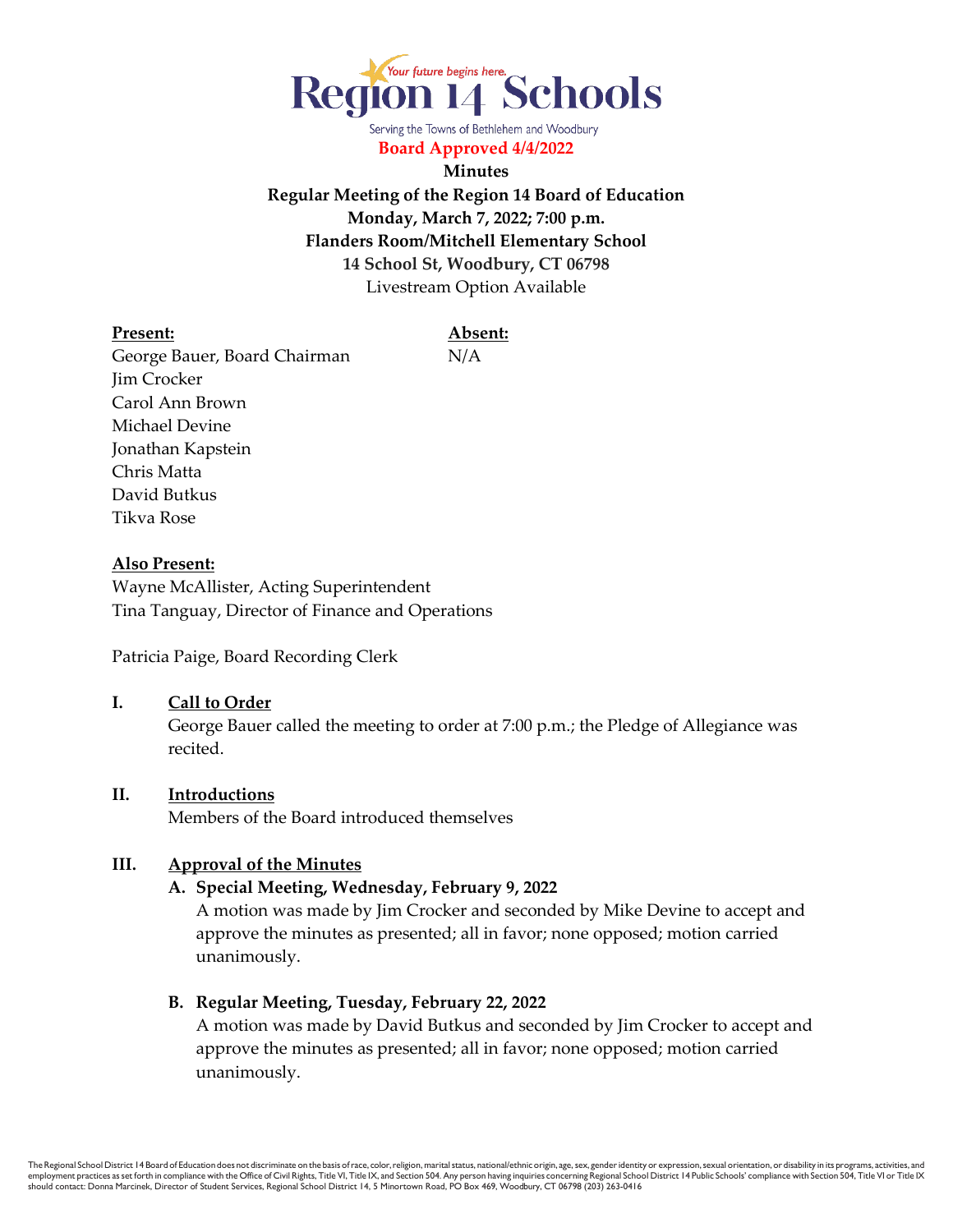## **IV. Acting Superintendent's Report**

## **A. Personnel Report**

Acting Superintendent, Wayne McAllister, read the names of new hires and those who provided their resignations during the month of February.

## **B. Covid Update**

The Region 14 Covid Dashboard indicated one Covid positive high school student currently isolating; there were no other cases to report in the district.

## **V. Committee Reports**

## A. Finance

Ms. Tanguay shared an overview of the monthly financials through February 22, 2022 and a Food Services update for the same period. The district is currently on track; food services is doing much better than was expected. The procedure for the annual Healthy Food certification was also discussed and has been brought to the full Board for approval.

## **VI. Board Chair's Comments**

Mr. Bauer provided a short narrative on the Superintendent Search Committee work. Over the next month, the committee will be working with C.E.S., the firm hired to perform the search. Their tasks include conducting a search committee orientation, finalizing and distributing recruiting materials, and focus group surveys. He explained the application process, which notes May 15, 2022 as the anticipated target date to have a new superintendent in place.

# **VII. Privilege of the Floor**

## **Thea Alfes**

Ms. Alfes spoke to the district's Sexual Harassment Policy; her main concern is if a student/teacher is assaulted, is it reported; does the Region refer them to an agency that advocates and specializes in sexual abuse outside of the school district.

## **VIII. Old Business**

There was no Old Business

# **IX. New Business**

A motion was made by Jim Crocker and seconded by Mike Devine to add an item under New Business leading the Healthy Food Certification, A Review of the POW/MIA Chair Eagle Scout project by Andrew Grivner; all in favor; none opposed; motion carried unanimously.

# **A. POW/MIA Chair Eagle Scout Project**

Andrew was invited to speak on his Eagle Scout project. His presentation provided a commentary about himself, the rank of Eagle Scout, what are POW's and MIA's and his POW/MIA Chair of Honor. His report included potential locations at the high school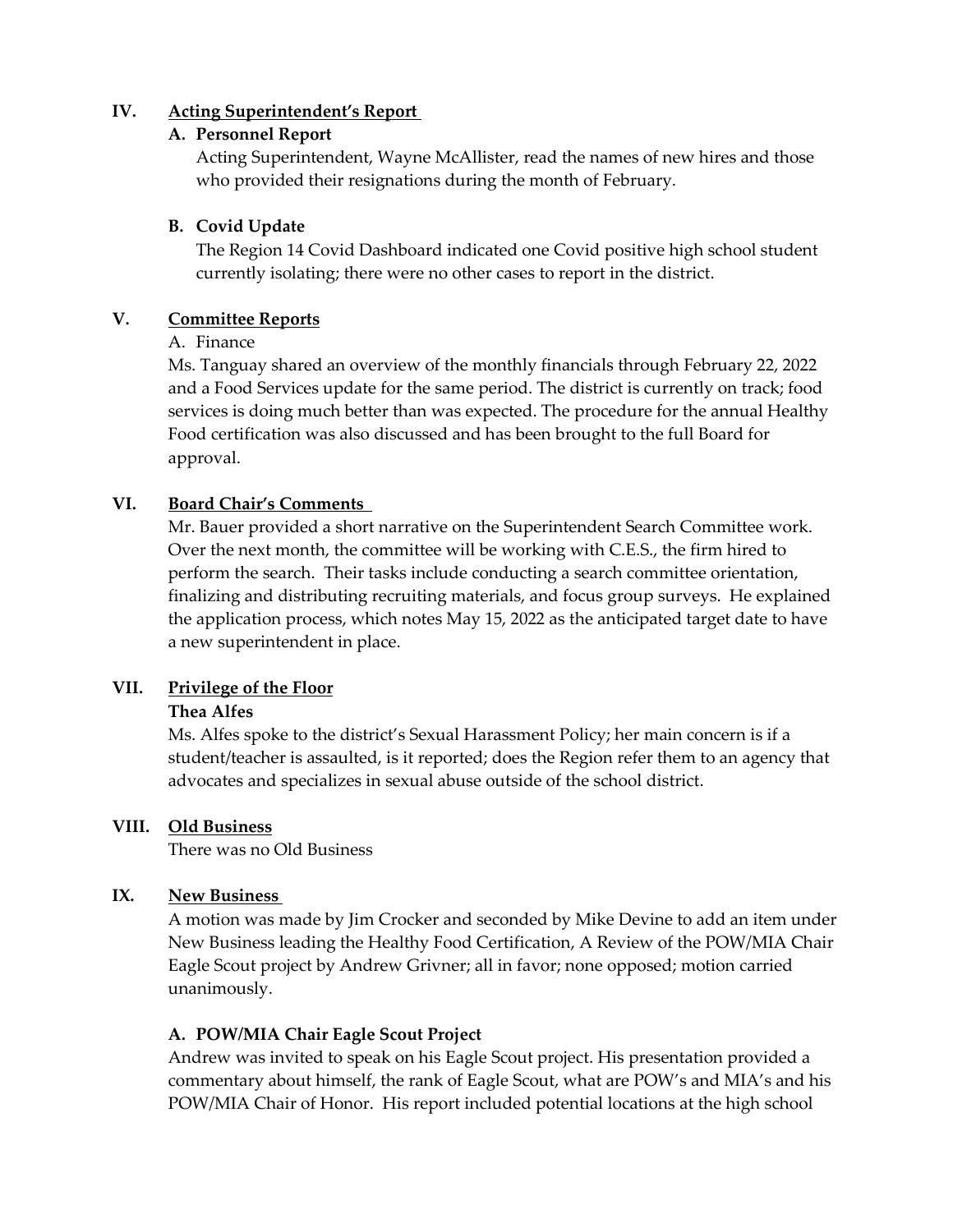and a description of necessary actions to prepare the project plan, and a timeline. His anticipated reveal date is September 16<sup>th</sup>, National P.O.W. Remembrance Day.

Chairman Bauer referred Andrew to the Facilities Subcommittee for further discussions.

# **B. Healthy Food Certification**

The certification is reviewed and accepted annually by the Board. Mr. Bauer called for following motions:

*A motion was made by Mike Devine and seconded by David Butkus that the Region 14 Board of Education, Pursuant to C.G.S. Section 10-215f, the Board of Education or governing authority certifies that all food items offered for sale to students in the schools under its jurisdiction, and not exempted from the Connecticut Nutrition Standards published by the Connecticut State Department of Education, will comply with the Connecticut Nutrition Standards during the period of July 1, 2022, through June 30, 2023. This certification shall include all food offered for sale to students separately from reimbursable meals at all times and from all sources, including but not limited to school stores, vending machines, school cafeterias, culinary programs, and any fundraising activities on school premises sponsored by the school or non-school organizations and groups; all in favor; none opposed; motion carried unanimously.*

*A motion was made by Mike Devine and seconded by Chris Matta that he Region 14 Board of Education will allow the sale to students of food items that do not meet the Connecticut Nutrition Standards and beverages not listed in Section 10-221q of the Connecticut General Statutes provided that the following conditions are met:* 

- *1. the sale is in connection with an event occurring after the end of the regular school day or on the weekend;*
- *2. the sale is at the location of the event; and*
- *3. the food and beverage items are not sold from a vending machine or school store. An "event" is an occurrence that involves more than just a regularly scheduled practice, meeting, or extracurricular activity. For example, soccer games, school plays, and interscholastic debates are events but soccer practices, play rehearsals, and debate team meetings are not. The "regular school day" is the period from midnight before to 30 minutes after the end of the official school day. "Location" means where the event is being held and must be the same place as the food and beverage sales.*

# *All in favor; none opposed; motion carried unanimously.*

# **C. 2022/2023 Superintendent's Proposed Expenditure Presentation**

Mr. McAllister shared a first look at his 2022/2023 proposed expenditure with the Board, which depicts a 2.44% increase over the prior year's. Board budget workshops have been scheduled to address questions, the first scheduled for Monday, March 14th. Board members were asked to review the expenditures in advance of and present their questions to Ms. Tanguay by Thursday evening, March 10<sup>th</sup>.